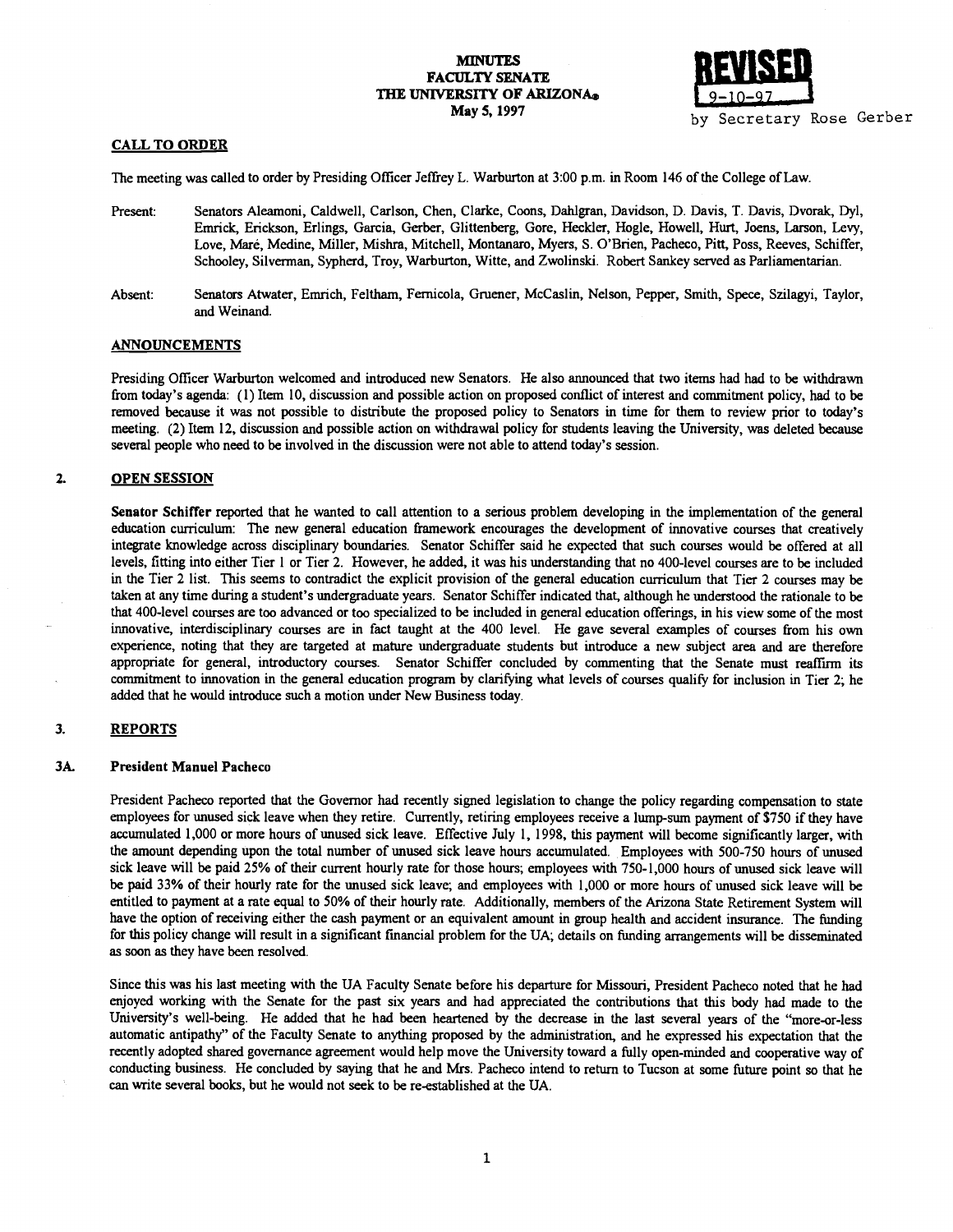#### 3B. Provost Paul Sypherd

Provost Sypherd noted his consternation at the departure of President Pacheco and Academic Vice President for Infonnation and Human Resources Martha Gilliland from the UA, and of John Schwarz from the Faculty Senate. He said he would always consider himself President Pacheco's Provost, and he had enjoyed their four-and-a-half year association here. He expressed his personal and profound gratitude to Senator Schwarz for two years of unswerving service as Chair of the Faculty. Although he and Senator Schwarz had had some "mighty battles" behind closed doors, he said, those disagreements were never personal; they were always of substance, dealing with matters of process rather than philosophy or commitment. He added that Senator Schwarz has been a fantastic faculty member and representative of the Faculty Senate, and the University owes him a great deal.

Senator Sypherd clarified statements he had made at the April 28, 1997, Senate meeting regarding the amendability of the shared governance agreement. He noted that his intent was to convey that the agreement, once signed by both parties and therefore a memorandum of understanding, could not be changed unilaterally by a vote of the Senate.

Provost Sypherd summarized the UA's current budgetazy status, using overhead transparencies (copies included at the end of these minutes). He noted that the UA's total state operating budget is almost \$300 million annually, and the figures to be presented today represent increases or decreases to that amount. Other highlights: Slide #1 - The left column represents the requests and needs of the UA for fiscal year 1998 (a total of \$21,594,800), while the right column shows the state's response to those requests (a total of \$9,951,400 in appropriations). Numbers in parentheses (line item #6) are negative numbers; these represent a substantial problem for the UA and are a reflection of declining enrollments. Once state appropriations, planned collections, and internal reallocations are taken into account, unmet needs amounting to \$7,560,200 remain. The tuition increase approved by the Arizona Board of Regents (2.5% for in-state fees and 4% for out-of-state tuition) reduces the budget shortfall to approximately \$6 million. Slide #2 -The presidents of the three state universities have agreed that faculty who do not teach six units during Fall 1997 (and are therefore not eligible for the merit pool approved by the Legislature) but are otherwise qualified for merit will receive merit increases funded internally by their respective institutions. Implementing this process will present another slight funding problem for the universities, and the UA is currently searching for internal funds that can be utilized for merit. Slide #3 - With a few exceptions, the number of student credit hours taught has decreased consistently since 1991; a loss of student FTE results in a loss of faculty FTE. The greatest source of decline in student credit hours for the next three years will be in the failure to retain students; this issue should be a concern for everyone on campus, especially those who are in daily contact with students.

#### 3C. Secretary of the Faculty Rose Gerber

No report.

#### 3D. Presiding Officer Jeff Warburton

Senator Warburton expressed his pleasure at having served as Presiding Officer of the Faculty Senate for the past year. He also noted that the 1996-97 academic year had begun with a major transition of the Faculty Center staff due to the death of Emily Krauz and the relocation of Catherine Crawford. He thanked current staff members Donna Leavell and Pam Bridgmon for their hard work this year. He also suggested that new or continuing Senators could contact the Faculty Center with any questions or concerns. Senator Warburton went on to thank the Faculty Senate Executive Committee and the chairs of the Senate standing committees for their timely work and resourcefulness. He mentioned several major accomplishments of the 1996-97 Faculty Senate: the adoption of the shared governance agreement, the promotion and tenure guidelines, the post-tenure review process, and the general education program. He concluded by thanking outgoing Chair of the Faculty John Schwarz for his work with the Arizona Faculties Council, which represents the faculty at all state universities to the Regents and other groups, as well as for his ability to see the whole picture objectively, to the benefit of all UA faculty.

#### 3E. President of ASUA Gilbert Davidson

Senator Davidson did not give a formal report, but he said that he was looking forward to working with all the members of the faculty and serving on this respected body. He added that the student representatives to the Faculty Senate for 1997-98 are outstanding.

#### 3F. Chair of the Faculty Jerry Hogle

Senator Hogle said that he felt honored to have been elected to represent a faculty of such extraordinary ability, dedication, and accomplishment. He also noted that he was grateful to all the people who worked very hard during the Spring 1997 faculty elections; this hard work resulted in the largest voter turnout ever. He thanked those who have helped during the transition period to usher him into office, including the Faculty Center staff, Secretary Gerber, Presiding Officer Warburton, the Provost, and Vice Provost for Academic Personnel Elizabeth Ervin. He expressed particular gratitude to outgoing Chair Schwarz for his tireless work and remarkable record of achievement for the past two years—an effort characterized by decency and graciousness to people. Chair Hogle presented Dr. Schwarz with a plaque inscribed, "Our deepest gratitude for a job very well done, from the entire faculty and the Faculty Center to the Chair of the Faculty, 1995-97, Professor John E. Schwarz." Photos of the incoming and outgoing Chairs of the Faculty, as well as group pictures of the chairs of Senate standing committees, were taken. Dr. Schwarz thanked everyone, noting that he was leaving the Chair's position deeply satisfied with what had been accomplished over the past two years. He added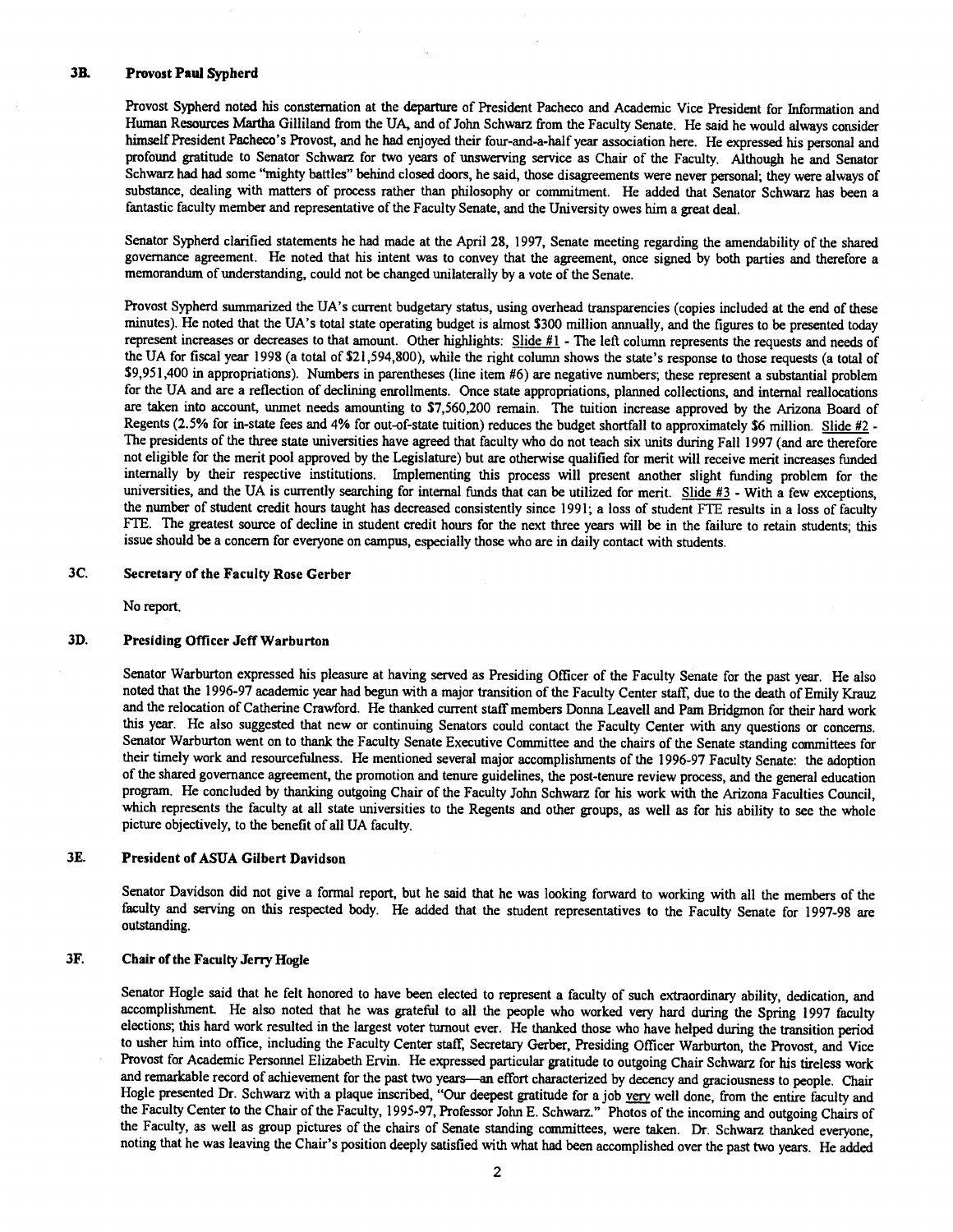that 95% of the job was fun, and the great majority of people he worked with over that time not only contributed a great deal but were a genuine pleasure to work with.

Chair Hogle continued that he hoped Professor Schwarz's legacy would remain with us, particularly because of the exquisite balance he was able to maintain between advocating for faculty rights (i.e., academic freedom and protection of faculty from excessive action) and having a genuine desire to have all sides work together. He noted that the shared governance agreement should help to foster a spirit of cooperation. Chair Hogle briefly outlined four areas in which he would like to pursue advancement during the next two years: (1) making shared governance a living reality, assuring that it works in all colleges and departments and broadening the process to include students, staff, and academic professionals; (2) improving the understanding and management of faculty workload, both internally and externally; (3) enhancing protection of faculty in several areas, including reviewing and attempting to rectify salary inequities, and ensuring freedom from arbitrary action; and (4) striving for the ideal of genuine community on and off campus, creating an atmosphere of mutual respect and consideration. With regard to the third area, Dr. Hogle reported that he intends to establish a task force that will be asked to investigate the facts of salary inequities in all departments and colleges and then suggest a plan of action. He concluded his remarks by asking for everyone's help in attaining these goals and thanking them for their encouragement and support.

#### $\boldsymbol{4}$ . OUESTION AND ANSWER PERIOD

Senator Garcia asked whether copies of Provost Sypherd's overhead transparencies could be included with today's minutes, to which Senator Warburton responded in the affirmative.

Senator Myers asked the number of the legislative bill related to sick leave. President Pacheco said he would have Dr. Terence Burke provide it. [House Bill #2331.]

Senator Silverman asked whether the shared governance agreement had been signed, and if so, will a copy of the signed document be distributed to the faculty in some way (e.g., mailing it to faculty or publishing it in Lo Que Pasa). President Pacheco confirmed that it had been signed, and Senator Warburton said that it will be distributed.

Senator Pitt asked Provost Sypherd if the merit money for Spring 1998 will be a raise or a bonus. Senator Sypherd replied that, by agreement of the presidents of the three universities, these will be merit raises, adjustments to the base, even though the language in the statute is not clear.

Senator D. Davis asked what the voter turnout for the last faculty election was. Dr. Schwarz responded that the number of ballots cast was approximately 1,020, which is close to half of the eligible voters.

Senator Medine asked Provost Sypherd for clarification of the two phases of merit increases he had mentioned. Dr. Sypherd responded that January 1998 will be the first merit cycle. In an attempt to model a biennial budget, the JLBC also included in the statute a January 1, 1999, merit cycle of the same magnitude. Although the statute does not indicate that the January 1999 merit cycle will be distributed with the same restrictions as the January 1998 merit money (i.e., the requirement of a 6-hour minimum teaching load), it was Dr. Sypherd's understanding that the JLBC intended to revise the statute to include thesame restrictions. He emphasized that the presidents of all three universities objected strenuously to the separation of faculty in this way, as well as the JLBC's failure to take note of teaching modes other than standing in a classroom and the micromanagement of the execution of the curriculum by the budget committee staff.

Senator Maré asked Senator Sypherd if the funding located internally to provide merit for those not teaching 6 units per semester will reduce the amount of money available for those who do teach 6 units per semester. Senator Sypherd clarified that this internal funding has not yet been found, but the administration has made a commitment to find the money. It remains an open question whether everyone will share in the responsibility of financing the internal merit pool, and that issue will have to be resolved in the coming weeks.

### APPROVAL OF THE MINUTES OF MARCH 3, 1997 5.

The minutes of the Faculty Senate meeting on March 3, 1997, were approved as distributed.

### ELECTIONS FOR COMMITTEE ON CONCILIATION, UNIVERSITY COMMITTEE ON ETHICS AND 6. COMMITMENT. UNIVERSITY HEARING BOARD. 1997-98 PRESIDING OFFICER OF THE FACULTY SENATE, AND 1997-98 FACULTY SENATE REPRESENTATiVE ON THE FACULTY SENATE EXECUTiVE COMMITTEE

Votes were cast using written ballots. Senator Zwolinski and Parliamentarian Sankey served as tellers. Secretary Gerber subsequently announced the results of the balloting. Those elected were:

Alfredo Huete (2 elected):<br>
Philip C. Keller (2 elected):<br>
Neal R. Arr Philip C. Keller<br>
Robert Mitchell<br>
Robert Mitchell<br>
Neal R. Armstrong<br>
Neal R. Armstrong

Committee on Conciliation (3 elected): University Committee on Ethics and Commitment Thomas P. Davis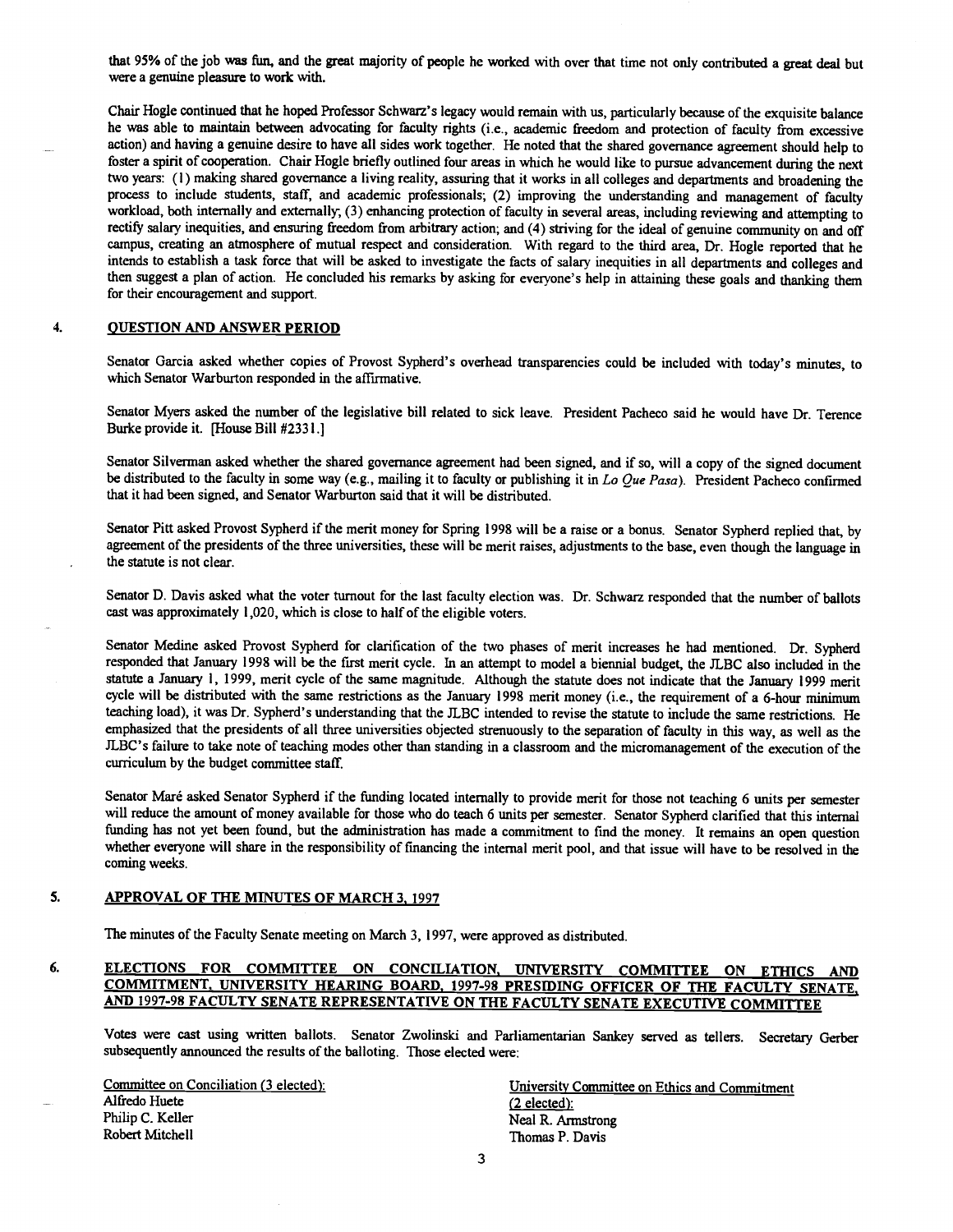University Hearing Board (4 elected): Presiding Officer of the Faculty Senate Doug Finlayson **Doug Finlayson** Jeffrey L. Warburton Glen M. Miller Mark A. Smith Malcolm Zwolinski

Mary M. Poulton Faculty Senate Executive Committee Representative:

#### 7. APPROVAL OF CONSENT AGENDA ITEMS (Attachment)

Senator Warburton reminded Senators that all three consent agenda items had received the appropriate approvals at the unit and college levels, as well as by the Undergraduate Council. Additionally, the consolidation requests meet ABOR guidelines on shared majors. All three consent agenda items come to the Senate as seconded motions from the Instruction and Curriculum Policy Committee.

Seconded Motion 1996/97-88, for the Classics Department to consolidate three majors (Greek, Latin, and Classics) and to offer one major in Classics with three options: Option A, Greek; Option B, Latin; Option C, Classics. Motion carried unanimously.

Seconded Motion 1996/97-89, for the Russian and Soviet Studies Department to consolidate two majors (Russian and Russian/Soviet Studies) and to offer one major in Russian with two options: Option A, Russian; Option B, Russian/Eurasian Studies. Motion carried unanimously

Seconded Motion 1996/97-90, for the College of Fine Arts to establish a B.A. with a major in Fine Arts Studies. Motion carried unanimously.

#### 8. DISCUSSION AND POSSIBLE ACTION ON PROPOSED FAMILY CARE POLICIES (Attachment)

Senator Warburton reported that approval of the proposed family care policies comes to the Senate as a seconded motion [Motion 1996/97-911 from the Academic Personnel Policy Committee. He yielded the floor to Senator Schooley, APPC Chair, so that he could make a brief presentation regarding the proposed policies.

Senator Schooley noted that the proposed policies basically represent a clarification and consolidation of information on family care policies already in use at the University. He added that the APPC had reviewed the recommended policies (which were originally developed by the Family Care Policies Working Group) and had revised the document slightly after reviewing input solicited from various campus groups.

Senator Myers asked how the policies relate to the document regarding revised family and medical leave policy recently distributed via 3-D by Patricia Hutton, Director of HR Employee Services. Senator Schooley said that he had just received the 3-D and hadn't had an opportunity to make a line-by-line comparison, but he assumed there was no conflict. Dr. Naomi Miller, a member of the Family Care Policies Working Group, added that Elizabeth Buchanan of the UA Attorneys Office had attended all of the group's meetings and had considered possible legal ramifications. There are no conflicts between the policies recently circulated via 3-D and the proposed policies, and no legal problems are anticipated, Dr. Miller said.

There was some discussion regarding the fact that the proposed policies allow for both spouses to be granted a parental delay upon request, if they both hold tenure- or continuing-eligible appointments at the UA and are otherwise eligible. Dr. Miller explained that the working group felt that it would be discriminatory to allow a leave or tenure-clock delay for only one parent. Senator Silverman clarified that it would be very unlikely that both parents would be granted permission to stop work completely at the same time to care for one child or even several children.

Seconded Motion 1996/97-91, to approve the policies recommended by the Family Care Policies Working Group, was passed unanimously.

#### 9. REPORTS FROM COMMITTEES (Attachments)

Senator Warburton noted that Senators had received copies of the annual reports of the standing committees. He asked committee chairs to give brief oral presentations. The chairs explained the charge of their respective committees, summarized committee activities for 1996-97, noted items pending for future action, and thanked their committee members. Other highlights from the oral reports and related discussion:

Academic Personnel Policy Committee (Senator Schooley, Chair) - The Academic Personnel Policy Committee (APPC) is still reviewing a few promotion and tenure continuation decisions contained in the statistical report presented earlier in the year. Senator Schooley also noted that the APPC had accomplished a great deal during the past year and that the 1996-97 Faculty Senate session had been the most productive one he had ever observed during his many years on campus.

Instruction and Curriculum Policy Committee (Dr. Ann Weekes, Chair) -The Instruction and Curriculum Policy Committee (ICPC) met 13 times throughout the academic year, including several emergency meetings. ICPC members have been extremely hard-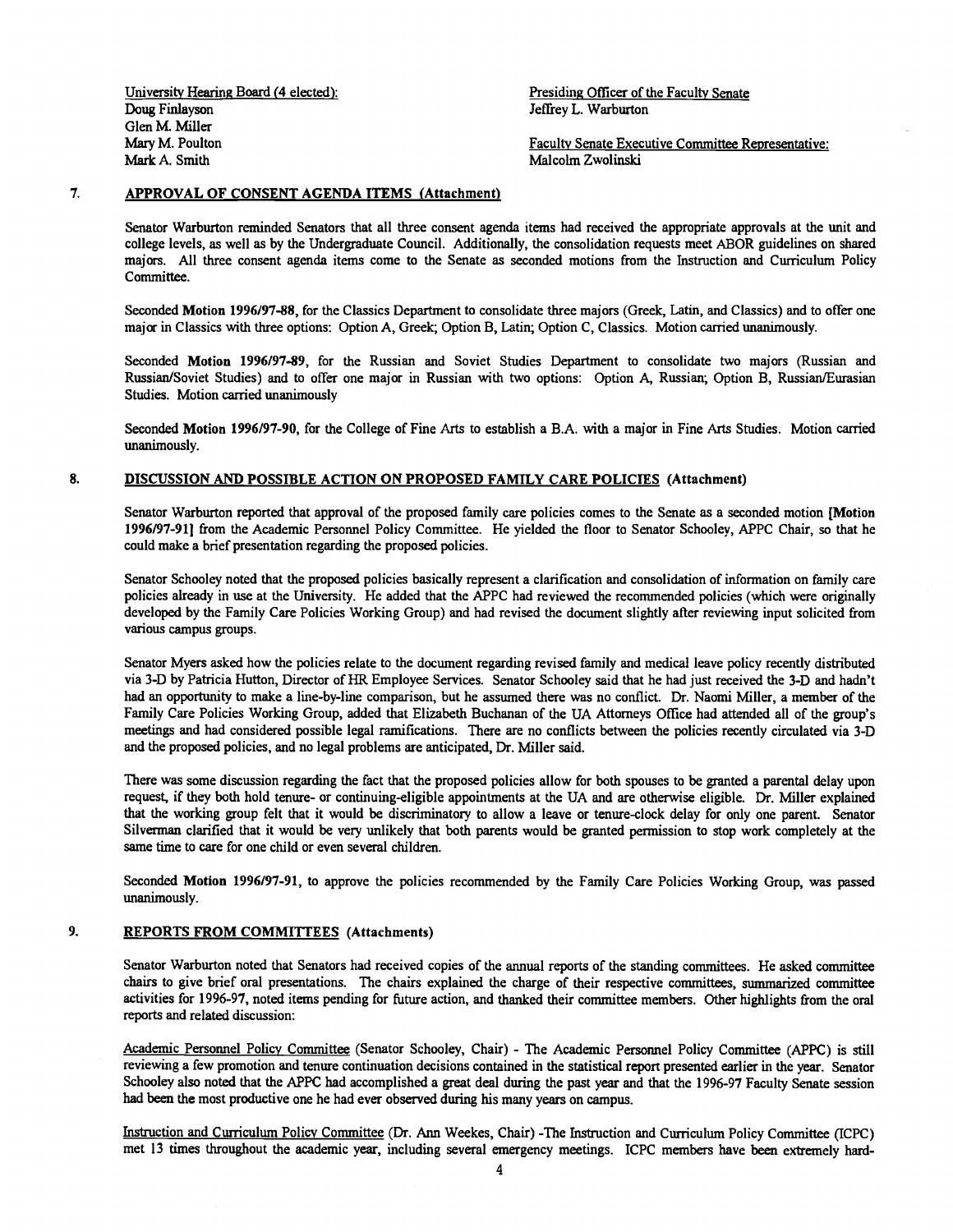working and conscientious. Senator D. Davis asked about the ICPC's earlier recommendation that an oversight committee be named to monitor the implementation of the general education program. Dr. Weekes noted that the Senate had not yet designated such a committee. Senator Warburton added that the Faculty Senate Executive Committee was aware of the heavy workload of the ICPC and was reviewing options to lighten the committee's load. After further discussion, Senator D. Davis moved [Motion 1996/97-921 that the Faculty Senate note its concurrence with the recommendation of the Instruction and Curriculum Policy Committee that a committee be named to oversee the implementation of the general education program. Motion was seconded and passed unanimously.

Research Policy Committee (Dr. Ara Arabyan, Chair) - The Research Policy Committee (RPC) spent the majority of its time on redrafìing and receiving input on the proposed conflict of interest and commitment policy (CICP); the draft document is currently being reviewed by the UA Attorneys Office and will be brought back to the Senate in the fall. Work on the institutional consulting policy was delayed until the CICP could be finalized. The RPC considered two possible bases for the consulting policy: the engineering consulting policy and the policy from the University of Massachusetts. The policy on data retention and ownership was adopted by the Senate in January. Senator Witte asked if Senators could receive the drafts of proposed policies three to four weeks prior to being asked to vote on them, so that they will have an opportunity to review them thoroughly. Senator Clarke asked who had decided upon the name for the Valley Fever Center for Excellence; Senator Sypherd explained that the facility is essentially a center for research on valley fever, and its name relates to funding rather than function.

Student Affairs Policy Committee (Prof. Jocelyn Reiter, Chair) - The committee's major project for the year was the review of the revised Code of Academic Integrity, which the Senate approved.

Committee of Eleven (Senator Aleamoni, Chair) - The results of the presidential profile decision labs will be included with the next set of Senate minutes distributed to the General Faculty.

Committee on Academic Freedom and Tenure (Dr. Mary Wetzel, Chair) -This year the Committee on Academic Freedom and Tenure (CAFT) completed four cases, with one case pending for the 1997-98 committee. The 1996-97 committee has sent to the Faculty Senate (via the Executive Committee) a seconded motion that suggests Constitution and Bylaws changes relating to CAFT procedures. The committee also recommends updates to CAFT policies and concordance of scattered UA and ABOR policy statements.

Committee on Conciliation (Dr. Darrell Goll, Chair) - This year the Committee on Conciliation (COC) had a great deal of difficulty in dealing with promotion and tenure issues. The consensus is that by the time these issues are presented to the committee, frequently the process has proceeded beyond the point that conciliation can be used effectively. The COC recommends that the Senate consider changing the Bylaws to delete the requirement that faculty members requesting action from CAFT first must attempt to obtain a solution or adjustment through the COC. The committee also suggests some revisions to the COC guidelines and development of a mechanism for the chairs of CAPT. COC, and Ethics, as well as the Affirmative Action Office, to meet regularly to assign grievance cases to the appropriate committee for consideration. In response to a question from Senator Garcia, Senator Warburton said that the Executive Committee would consider these recommendations in the fall.

University Committee on Ethics and Commitment (Senator T. Davis, Chair) - In October 1 996 a new federal regulation was imposed regarding charges ofmisconduct or ethical concerns related to research. The regulation states that any U.S. university that receives federal funding must have a process by which such charges can be investigated. The UA is fortunate in that it already has such a process in place: The University Committee on Ethics and Commitment (UCEC) handles the inquiry phase of a case to determine if there is sufficient evidence to warrant pursuing the matter; if UCEC decides there is ample evidence, it refers the matter to CAFF for further investigation. Senator Davis recently attended an intensive three-day workshop in San Diego to be trained in how to investigate allegations of research misconduct. He and Dr. Thomas Cetas, the 1997-98 CAPT Chair, will attend another workshop in June to receive additional training in this area. This year UCEC met almost weekly, a departure from previous years when it typically met once annually. The committee reviewed a number of formal and informal allegations; it referred two cases to CAFT, and one of those is still being investigated. Senator Davis concurred with Dr. Wetzel's recommendation that Bylaws changes be made to encompass CAFF's increased investigatory role. Senator Medine asked Senator Warburton if Senator Davis could give a formal or informal report to the Executive Committee in the fall regarding the June training session, Senator Warburton indicated his assent. Senator Witte made the following comments: (1) The interdigitation of CAFT and UCEC should be reviewed and discussed by the Senate. (2) All materials made available to CAPT already should have been provided to both parties in a case (i.e., nothing confidential is kept confidential from the person being accused of misconduct). (3) It is not proper for UA attorneys to advise CAFT or UCEC, since they may well have a strong bias toward one side or the other. Senator Davis noted that he had frequently had an attorney present at UCEC meetings to interpret confidentiality issues. In several cases, those attorneys were from outside the UA campus community.

## 10. REPORT ON UNIVERSITY STRATEGIC PLAN FROM SPBAC (Attachment)

Senator Warburton yielded the floor to Dr. Joaquin Ruiz, Chair of the University Strategic Planning and Budget Advisory Committee (SPBAC). Dr. Ruiz explained that the Arizona Board of Regents (ABOR) requires the UA and other state institutions to have a University Strategic Plan; at the UA, SPBAC (a committee composed of faculty, staff, and administrators) is charged with reviewing the plan every year. He introduced Mr. Douglas Jones, a member of SPBAC and the person responsible for spearheading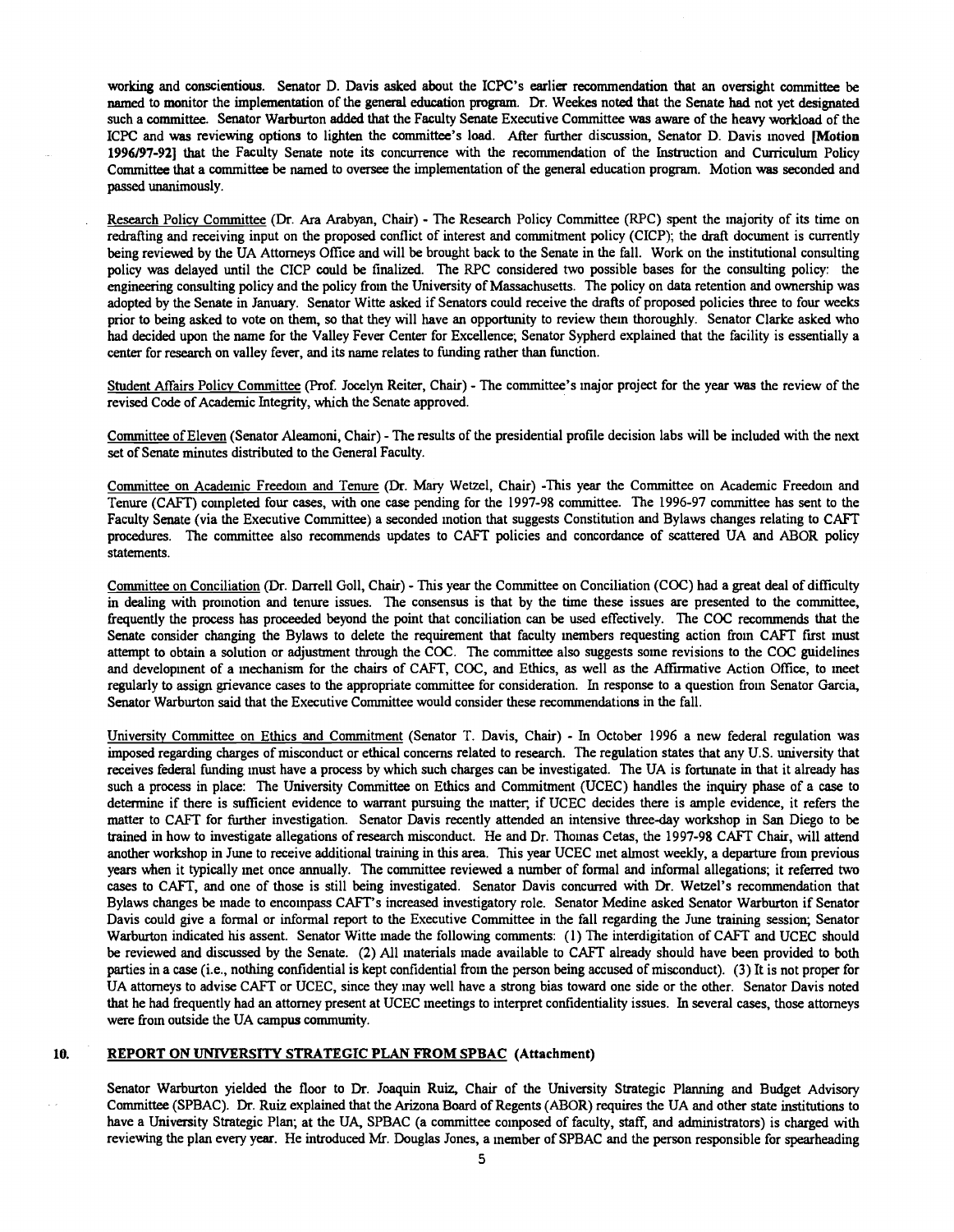the re-evaluation and revision of the University Strategic Plan this year. Mr. Jones clarified that there are currently two versions of the draft plan—one "strike-out" version showing all the proposed revisions to date, and the other a "clean" version. Senators received the clean version in their packets. He noted that SPBAC's goal this year was to make the University Strategic Plan more concise and clear; the committee also has tried to identify gaps and update the language. Since the Legislature and ABOR are placing increased emphasis on budgeting to a plan, it is important that the strategic plan be as complete and clear as possible. Mr. Jones asked for input from Faculty Senators by May 14, 1997, so that any comments can be considered in further revisions. He also made the following points: (1) This year SPBAC focused primarily on portions of the introductory material and the goals and objectives, trying to enhance the goals and update them to reflect what is currently happening at the UA. (2) The committee is meeting with a number of campus groups on a regular basis to obtain feedback on the plan. SPBAC will assemble these comments over the summer and incorporate them into the revised plan.

Tn response to an inquiry from Senator Garcia, Mr. Jones noted that the University Strategic Plan will go to the Board of Regents at their October 1997 meeting. Senator Garcia asked if the Senate would have another opportunity to comment collectively on the document before that time; Dr. Ruiz responded that, given the ABOR requirement for materials to be submitted several weeks in advance of meetings, it would be difficult for SPBAC to make substantive changes in the plan if the Faculty Senate discusses the plan at its meeting on September 8 and has such recommendations. He reminded Senators that the University Strategic Plan is reviewed and revised annually; perhaps next year SPBAC can present the proposed revisions at the penultimate Senate meeting in the spring in order to allow more time for Senate discussion and input. He also noted that the faculty members on SPBAC are elected representatives of the faculty.

Senator Clarke had a comment regarding page 5 of the plan, under A. 1 .c. (Strategies): The issue of class size is very important but is not directly addressed in the document. The statement in the cited passage, which recommends increasing the proportion of lower-division undergraduate courses taught by ranked, professorial faculty, misses the point, he said. Merely placing a professor in front of a large group of students does not accomplish the objective of increasing the contact between undergraduate students and ranked faculty.

Senator Schooley noted that the UA lags well behind its peers in the implementation of modem information technology, and this impacts the mission of the University in a number of areas, including recruitment, retention, and classroom instruction. Noting the Provost's earlier remark that the Legislature had ignored a budget request to improve the information technology infrastructure, Senator Schooley commented that the Information and Technology Council soon would be forwarding specific suggestions related to this area to SPBAC. Dr. Ruiz replied that the committee was looking forward to receiving that input.

#### 11. NEW BUSINESS

Senator Schiffer moved [Motion 1996/97-93] that 400-level courses qualify for Tier 2 of the general education program, if they meet the substantive criteria for inclusion; motion seconded.

Senator Hurt said he did not understand why 400-level courses could not be reworked to fit within the framework that has been described for the general education program. Senator Schiffer explained that, although 400-level courses sometimes fit within the framework the Senate passed, it is his understanding that 400-level courses will not be approved for the general education program, regardless of their substantive character. He added that 400-level courses are often paired with 500-level courses; these courses can be taken by both upper-division undergraduates and graduate students. Therefore, reworking a 400-level course to turn it into a 300-level course means that one course would have to be divided into two. This would be an unrealistic expectation, he said.

Senator Silverman said he did not understand all the implications of the motion, and he therefore was not sure whether he was in favor of the motion or opposed to it. After conferring with Parliamentarian Sankey, Senator Silverman moved [Motion 1996/97-94] to refer Senator Schiffer's motion to either the ICPC or a yet-to-be-named oversight committee for the general education program; motion seconded and passed.

### 12. **RECESS**

The Senate meeting recessed at 4:55 p.m. to go into Executive Session.

Rose M. Gerber, Secretary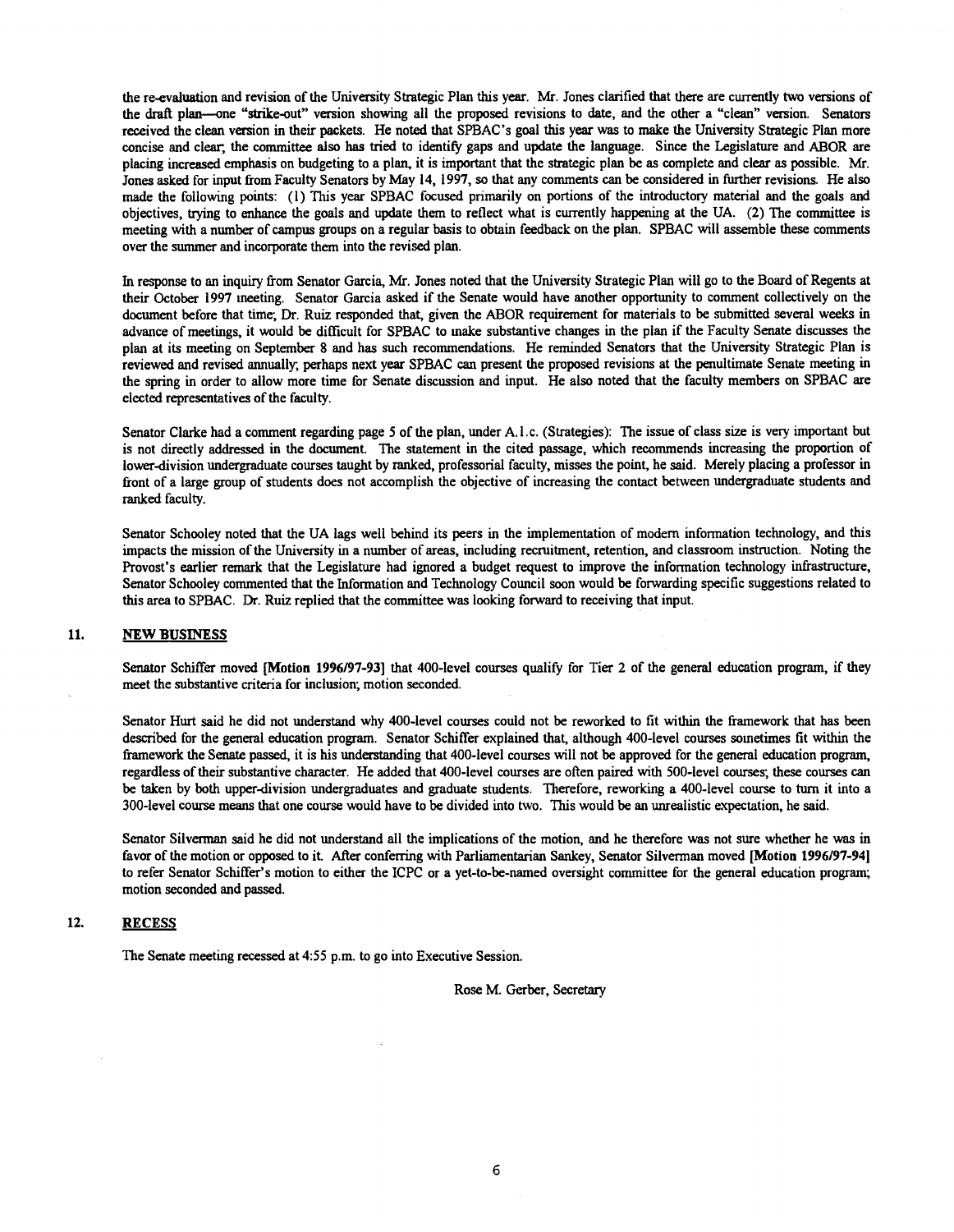# Appendix<sup>\*</sup>

- Consent Agenda for Faculty Senate Meeting, May 5, 1997  $1.$
- $2.$ Recommendations of the Family Care Policies Working Group, with cover memo from Larry Schooley dated April 24, 1997
- $3<sub>1</sub>$ Annual reports from committees for 1996-97: Academic Personnel Policy Committee, Instruction and Curriculum Policy Committee, Research Policy Committee, Student Affairs Policy Committee, Committee of Eleven, Committee on Academic Freedom and Tenure, Committee on Ethics and Commitment, Committee on Conciliation
- $4.$ The University of Arizona Main Campus Strategic Plan, dated April 10, 1997 (revised draft 4)

\*Copies of material listed in the Appendix are attached to the original minutes and are on tile in the Faculty Center.

### Motions of the Meeting of May 5. 1997

- 1996/97-88 Seconded motion from ICPC for the Classics Department to consolidate three majors (Greek, Latin, and Classics) and to offer one major in Classics with three options: Option A, Greek; Option B, Latin; Option C, Classics; carried unanimously.
- 1996/97-89 Seconded motion from ICPC for the Russian and Soviet Studies Department to consolidate two majors (Russian and Russian/Soviet Studies) and to offer one major in Russian with two options: Option A, Russian; Option B, Russian/Eurasian Studies; carried unanimously.
- 1996/97-90 Seconded motion from ICPC for the College of Fine Arts to establish a B.A. with a major in Fine Arts Studies; carried unanimously.
- 1996/97-91 Seconded motion from APPC to approve the family care policies recommended by the Family Care Policies Working Group; carried unanimously.
- 1996/97-92 Motion that the Faculty Senate note its concurrence with the recommendation of the ICPC that a committee be named to oversee the implementation of the general education program; seconded and passed unanimously.
- 1996/97-93 Motion that 400-level courses qualify for Tier 2 of the general education program, if they meet the substantive criteria for inclusion; seconded and referred to committee. (See below.)
- 1996/97-94 Motion to refer Motion 1996/97-93 either to the ICPC or to a yet-to-be-named oversight committee for the general education program; seconded and passed.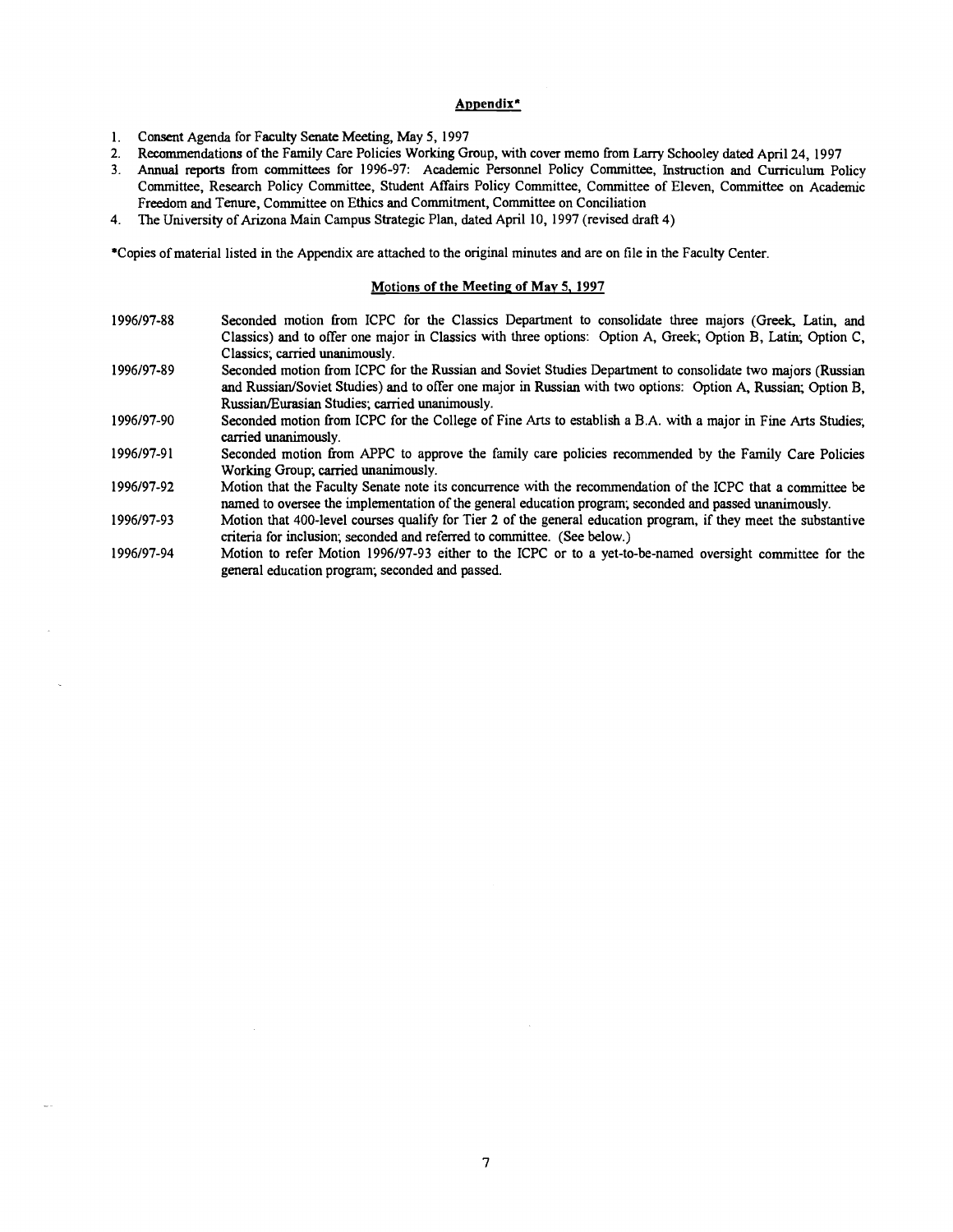# MINUTES Executive Session FACULTY SENATE THE UNIVERSITY OF ARIZONA® May 5, 1997

#### 1. CALL TO ORDER

The meeting was called to order by Presiding Officer Jeffrey L. Warburton at 4:57 p.m. in Room 146 of the College of Law.

- Present: Senators Aleamoni, Caldwell, Carlson, Chen, Clarke, Coons, Dahlgran, Davidson, D. Davis, T. Davis, Dvorak, Dyl, Emrick, Erickson, Erlings, Garcia, Gerber, Glittenberg, Gore, Heckler, Hogle, Howell, Hurt, Joens, Larson, Levy, Love, Maré, Medine, Miller, Mishra, Mitchell, Montanaro, Myers, S. O'Brien, Pacheco, Pitt, Poss, Reeves, Schiffer, Schooley, Silverman, Sypherd, Troy, Warburton, Witte, and Zwolinski. Robert Sankey served as Parliamentarian.
- Absent: Senators Atwater, Emrich, Feltham, Fernicola, Gruener, McCaslin, Nelson, Pepper, Smith, Spece, Szilagyi, Taylor, and Weinand.

#### $\overline{2}$ . DISCUSSION AND ACTION ON HONORARY DEGREE NOMINATIONS

Senator Warburton determined that a quorum of the Senate was still present. He explained that the executive session had been convened to discuss and take action on three honorary degree nominations. Senator D. Davis asked what process such nominations undergo before coming to the Senate floor. Senator Warburton referred the question to Dr. Terence Burke, Associate to the President. Dr. Burke explained that all honorary degree nominations have to originate in an organized faculty unit, such as a program, department, or college. Nominations are sent to an advisory committee on honorary degrees, consisting of seven senior faculty members and chaired by the Secretary of the Senate. The President receives the recommendations of the committee and determines which nominations he wishes to forward to the Senate for action. The Senate, acting on behalf of the faculty as a whole, then votes to approve or reject the nominations. Senator Davis asked if there is any traditional or formal maximum number of nominations; Dr. Burke responded in the negative, noting that the number varies widely. He added that when the degree is actually conferred can also vary; although it normally would be awarded within the next two commencements, occasionally it is not awarded for several years because of an honoree's inability to attend a particular commencement ceremony. Senator Witte asked for verification that each honorary degree nomination has to be acted upon formally by the college faculty from which it arrives, and Dr. Burke responded in the affirmative. He said that each college follows its own procedures, but all nominations that come to the Senate floor have to have received a positive vote from the appropriate college faculty.

Senator Warburton yielded the floor to Dr. David Snow, head of the Department of Sociology, who nominated Andrew M. Greeley for an honorary degree of Doctor of Laws on behalf of the College of Social and Behavioral Sciences. Dr. Snow commented that Dr. Greeley has served with great distinction in three different professions-priest, novelist, and academic sociologist. He noted that Dr. Greeley has written 35 books of fiction, 60 books of non-fiction, and nearly 160 journal articles, adding that he is one of the foremost sociologists of religion in the world. He also has contributed significantly to two major universities, the University of Chicago and The University of Arizona. At the UA he was a professor of sociology from 1979 to 1986, and since that time he has been a courtesy adjunct professor, teaching a course each spring at no cost to the University. Dr. Snow concluded by saying that Dr. Greeley has literally touched the lives of thousands of individuals—parishioners, students, fellow sociologists, other social scientists, and the readers of his many novels.

Senator Garcia asked if this nomination of a current UA faculty member is a precedent. Senator Gore mentioned two faculty members possibly honored while still teaching at the UA: George Gaylord Simpson and Lawrence Gould. President Pacheco confirmed that Dr. Simpson did receive an honorary degree.

Andrew M. Greeley's nomination was approved, with two abstentions.

Professor Jacqueline Sharkey presented the next nomination, that of Edith Sayre Auslander for an honorary degree of Doctor of Laws. She briefly described Ms Auslander's contributions to the University, the community, the state, and the nation, particularly in the area of women and minorities in education. A native Tucsonan and a graduate of Tucson High School, Ms. Auslander holds bachelor's and master's degrees from the UA. She held several positions in journalism locally, and she also